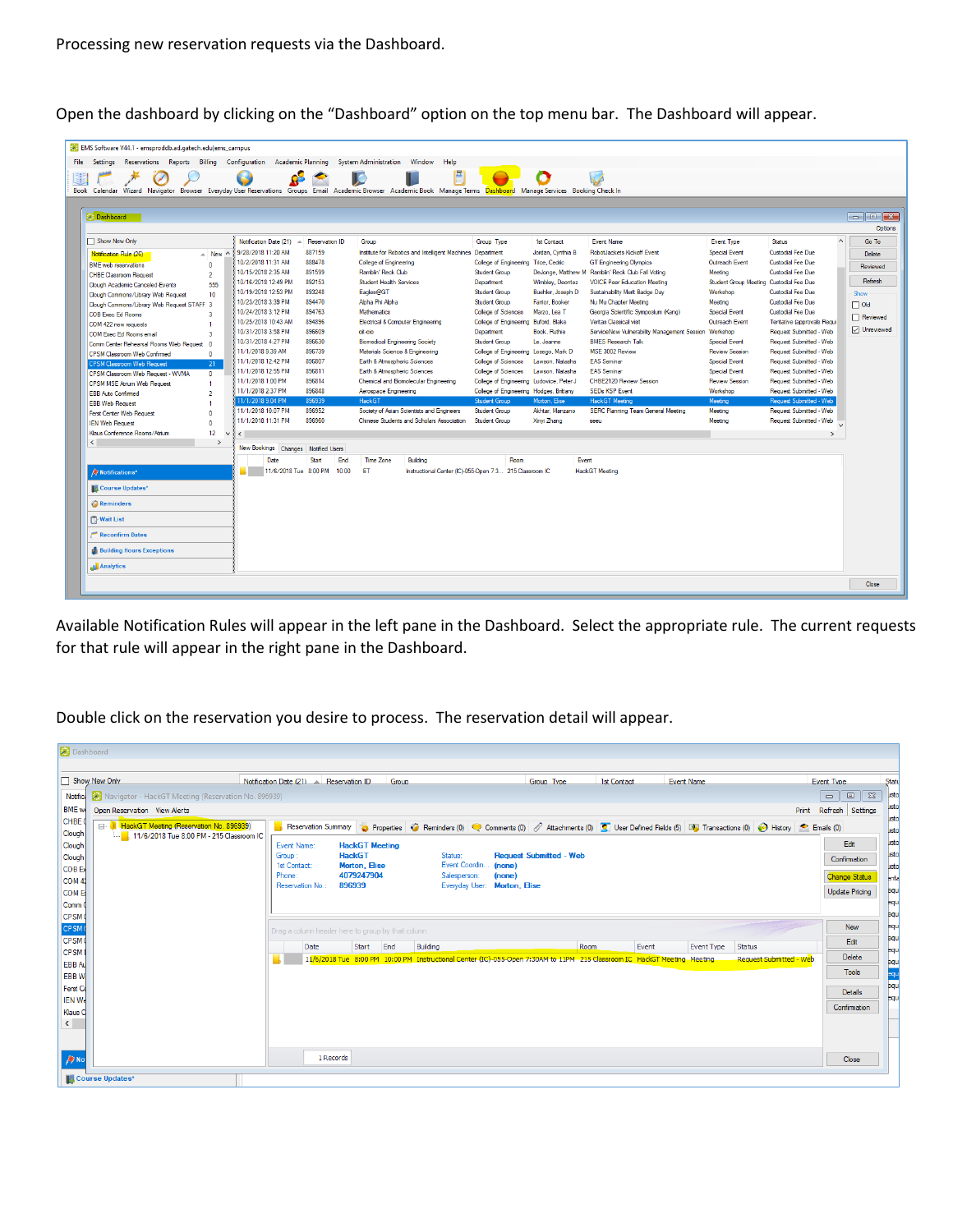Once you have verified that the reservation request is appropriate for approval, make sure the Reservation level item is highlighted in the left pane and click the "Change Status" button to the right. This will bring up the Change Booking Status box.

|                   | Navigator - HackGT Meeting (Reservation No. 896939) |           |                          |                       |                                                                                                                     |      |                    |
|-------------------|-----------------------------------------------------|-----------|--------------------------|-----------------------|---------------------------------------------------------------------------------------------------------------------|------|--------------------|
|                   | Open Reservation View Alerts                        |           |                          |                       |                                                                                                                     |      |                    |
| ⊟…                | HackGT Meeting (Reservation No. 896939)             |           |                          |                       | Reservation Summary & Properties C Reminders (0) C Comments (0) C Attachments (0) C User Defined Fields (5) LC Tran |      |                    |
|                   | 11/6/2018 Tue 8:00 PM - 215 Classroom IC            |           | Event Name:              | <b>HackGT</b> Meeting |                                                                                                                     |      |                    |
|                   | (Reservation No. 896939) - Change Booking Status    |           |                          |                       |                                                                                                                     |      |                    |
|                   | Status:                                             | Confirmed | $\checkmark$             |                       | Current Reservation Status: Request Submitted - Web                                                                 |      |                    |
|                   | Reconfirm Date:                                     |           | $\overline{\phantom{a}}$ |                       |                                                                                                                     |      |                    |
|                   | Update Reservation Status:                          | ☑         |                          |                       |                                                                                                                     |      |                    |
|                   | Send Confirmation If Successful:                    | ☑         |                          |                       |                                                                                                                     |      |                    |
|                   |                                                     |           |                          |                       |                                                                                                                     |      | Event <sub>T</sub> |
|                   |                                                     |           |                          |                       |                                                                                                                     |      | Meeting            |
|                   |                                                     |           |                          |                       |                                                                                                                     |      |                    |
|                   |                                                     |           |                          |                       |                                                                                                                     |      |                    |
|                   |                                                     |           |                          |                       |                                                                                                                     |      |                    |
|                   |                                                     |           |                          |                       |                                                                                                                     |      |                    |
|                   |                                                     |           |                          |                       |                                                                                                                     |      |                    |
| <b>urse Updat</b> |                                                     |           |                          |                       |                                                                                                                     |      |                    |
|                   |                                                     |           |                          |                       |                                                                                                                     |      |                    |
| ninders           |                                                     |           |                          |                       |                                                                                                                     |      |                    |
| it List           | Cancel                                              |           |                          |                       |                                                                                                                     | Next |                    |
| confirm Da        |                                                     |           |                          |                       |                                                                                                                     |      |                    |

Select the desired status. Make sure the "Update Reservation Status:" and "Send Confirmation If Successful:" boxes are checked. Click "Next".

|            | Navigator - HackGT Meeting (Reservation No. 896939)                                 |                                                                                                                             |         |
|------------|-------------------------------------------------------------------------------------|-----------------------------------------------------------------------------------------------------------------------------|---------|
|            | Open Reservation View Alerts                                                        |                                                                                                                             |         |
|            | HackGT Meeting (Reservation No. 896939)<br>11/6/2018 Tue 8:00 PM - 215 Classroom IC | <b>Reservation Summary</b><br>Properties C Reminders (0) C Comments (0) C Attachments (0) C User Defined Fields (5) LC Tran |         |
|            |                                                                                     | Event Name:<br><b>HackGT</b> Meeting                                                                                        |         |
|            | (Reservation No. 896939) - Change Booking Status                                    |                                                                                                                             |         |
|            | Status:                                                                             | Confirmed<br>Current Reservation Status: Request Submitted - Web<br>$\checkmark$                                            |         |
|            | Reconfirm Date:                                                                     | $\overline{\phantom{a}}$                                                                                                    |         |
|            | Update Reservation Status:                                                          | ☑                                                                                                                           |         |
|            | Send Confirmation If Successful:                                                    | ☑                                                                                                                           |         |
|            |                                                                                     |                                                                                                                             | Event T |
|            |                                                                                     |                                                                                                                             | Meeting |
|            |                                                                                     |                                                                                                                             |         |
| urse Updat |                                                                                     |                                                                                                                             |         |
| ninders    |                                                                                     |                                                                                                                             |         |
| it List    |                                                                                     |                                                                                                                             |         |
| confirm Da | Cancel                                                                              |                                                                                                                             | Next >  |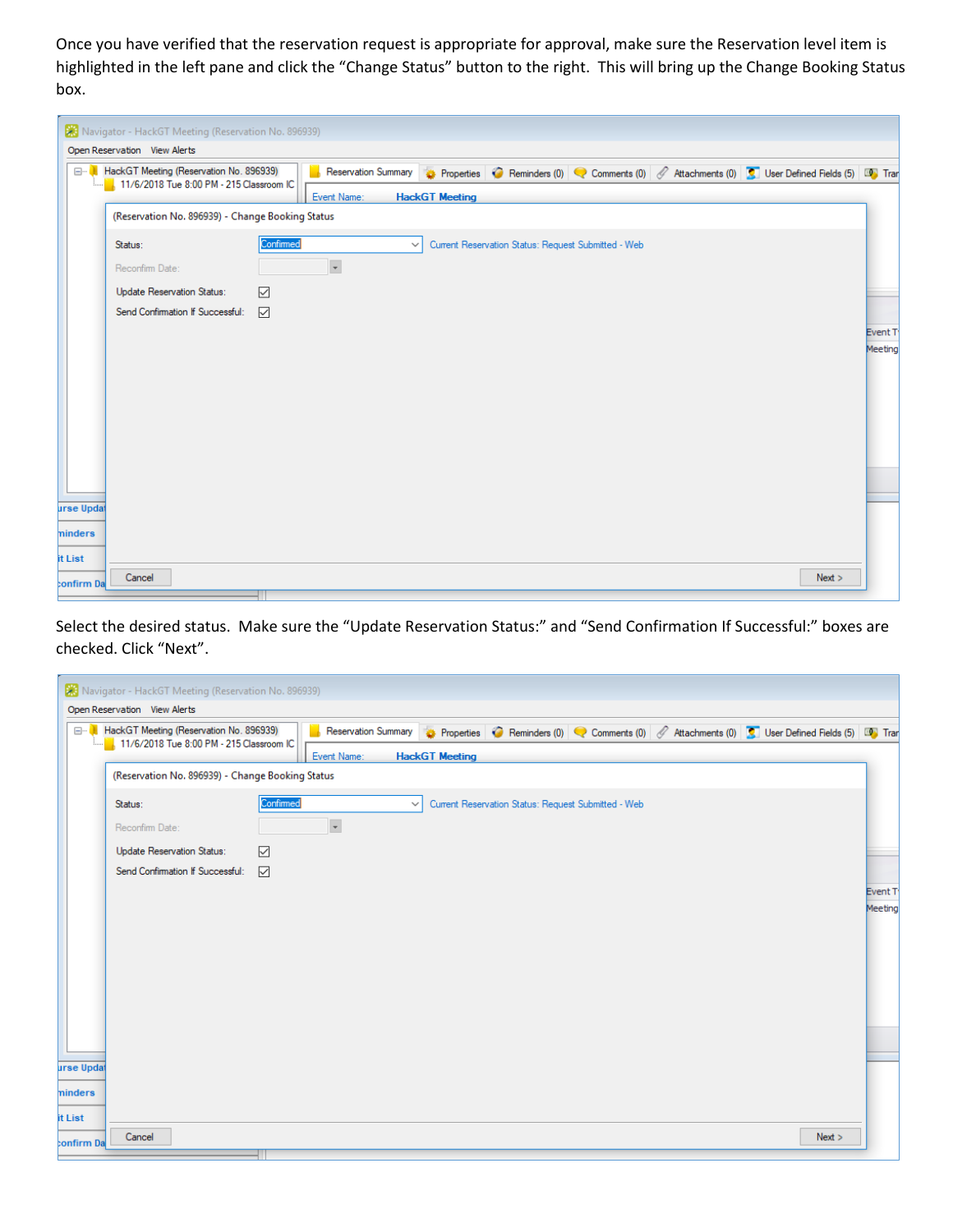The Change Booking Status box will appear listing all bookings for the reservation. If there are multiple bookings, you are able to manipulate the status of each booking separately. All bookings will be selected by default. By clinking "Finish" this will change the status of all bookings and reservation to the status you selected on the previous screen.

|     |              | X Navigator - HackGT Meeting (Reservation No. 896939)                                        |         |   |         |                    |                                                                                                           |                       |      |                                                                    |            |              |    |
|-----|--------------|----------------------------------------------------------------------------------------------|---------|---|---------|--------------------|-----------------------------------------------------------------------------------------------------------|-----------------------|------|--------------------------------------------------------------------|------------|--------------|----|
|     |              | Open Reservation View Alerts                                                                 |         |   |         |                    |                                                                                                           |                       |      |                                                                    |            |              |    |
|     |              | <b>E HackGT Meeting (Reservation No. 896939)</b><br>11/6/2018 Tue 8:00 PM - 215 Classroom IC |         |   |         |                    | <b>Reservation Summary</b>                                                                                | Properties            |      | Reminders (0) Comments (0) Attachments (0) C User Defined Fields ( |            |              |    |
|     |              |                                                                                              |         |   |         |                    | <b>Event Name:</b>                                                                                        | <b>HackGT</b> Meeting |      |                                                                    |            |              |    |
|     |              | (Reservation No. 896939) - Change Booking Status                                             |         |   |         |                    |                                                                                                           |                       |      |                                                                    |            |              |    |
|     |              | Select Bookings:                                                                             |         |   |         |                    |                                                                                                           |                       |      |                                                                    |            |              |    |
|     | Date         | A.                                                                                           | Weekday |   | Start   | End                | Building                                                                                                  |                       | Room | Event                                                              | Status     | Service Orde |    |
|     |              | 11/6/2018 Tue Tuesday                                                                        |         |   | 8:00 PM | 10:00 PM           | Instructional Center (IC)-055-Open 7:30AM to 11PM 215 Classroom IC HackGT Meeting Request Submitted - Web |                       |      |                                                                    |            |              |    |
|     |              |                                                                                              |         |   |         |                    |                                                                                                           |                       |      |                                                                    |            |              |    |
|     |              |                                                                                              |         |   |         |                    |                                                                                                           |                       |      |                                                                    |            |              |    |
|     |              |                                                                                              |         |   |         |                    |                                                                                                           |                       |      |                                                                    |            |              |    |
|     |              |                                                                                              |         |   |         |                    |                                                                                                           |                       |      |                                                                    |            |              | et |
|     |              |                                                                                              |         |   |         |                    |                                                                                                           |                       |      |                                                                    |            |              |    |
|     |              |                                                                                              |         |   |         |                    |                                                                                                           |                       |      |                                                                    |            |              |    |
|     |              |                                                                                              |         |   |         |                    |                                                                                                           |                       |      |                                                                    |            |              |    |
|     |              |                                                                                              |         |   |         |                    |                                                                                                           |                       |      |                                                                    |            |              |    |
|     |              |                                                                                              |         |   |         |                    |                                                                                                           |                       |      |                                                                    |            |              |    |
|     |              |                                                                                              |         |   |         |                    |                                                                                                           |                       |      |                                                                    |            |              |    |
|     |              |                                                                                              |         |   |         |                    |                                                                                                           |                       |      |                                                                    |            |              |    |
| rse |              |                                                                                              |         |   |         |                    |                                                                                                           |                       |      |                                                                    |            |              |    |
| ind | $\leq$       |                                                                                              |         |   |         |                    |                                                                                                           |                       |      |                                                                    |            | ⋗            |    |
|     |              | Hide Cancelled Bookings:                                                                     |         | П |         | Hide Old Bookings: | $\overline{\smile}$                                                                                       |                       |      |                                                                    | Select All | Unselect All |    |
| Lis |              | Cancel                                                                                       |         |   |         |                    |                                                                                                           |                       |      |                                                                    | < Previous | Finish       |    |
|     | onfilm patoo |                                                                                              |         |   |         |                    |                                                                                                           |                       |      |                                                                    |            |              |    |

After clicking "Finish" the Confirmation box will appear. This starts the process of sending a notification email to the person requesting the space. Make sure your department is selected in the "Department:" box on the Date Range tab.

|                                              | Navigator - HackGT Meeting (Reservation No. 896939)                |                                                  |                                    |
|----------------------------------------------|--------------------------------------------------------------------|--------------------------------------------------|------------------------------------|
| Open Reservation<br>⊟ <sup></sup> HackGT Mee | Confirmation                                                       | $\boxed{0}$ $\boxed{23}$<br>$\qquad \qquad \Box$ |                                    |
| 11/6/20<br>1I                                | Save Edit Copy<br>Setup: (user specified)                          | Setups Options                                   | hts (0) <b>Q</b> User Defined Fiel |
|                                              | Date Range Buildings Categories Statuses Options Email Options     |                                                  |                                    |
| <b>XX</b> (Reserva                           | Capital Planning & Space Management<br>Department:<br>$\checkmark$ |                                                  |                                    |
|                                              | 896939<br>Reservation ID:                                          |                                                  |                                    |
| Date                                         | 0<br>Booking ID:                                                   |                                                  |                                    |
| 11/6/2018                                    | 11/6/2018<br>$\overline{\phantom{a}}$<br><b>Starting Date:</b>     |                                                  |                                    |
|                                              | $\overline{\phantom{0}}$<br>11/6/2018<br>Ending Date:              |                                                  |                                    |
|                                              | Use Specific Times:<br>П                                           |                                                  | Event<br>Room                      |
|                                              |                                                                    |                                                  | 215 Classroom IC HackGT N          |
|                                              |                                                                    |                                                  |                                    |
|                                              |                                                                    |                                                  |                                    |
|                                              |                                                                    |                                                  |                                    |
| $\leq$                                       |                                                                    |                                                  |                                    |
| $\Box$ Show U                                |                                                                    |                                                  |                                    |
|                                              |                                                                    |                                                  |                                    |
|                                              |                                                                    |                                                  |                                    |
| urse Updates*                                |                                                                    |                                                  |                                    |
|                                              |                                                                    |                                                  |                                    |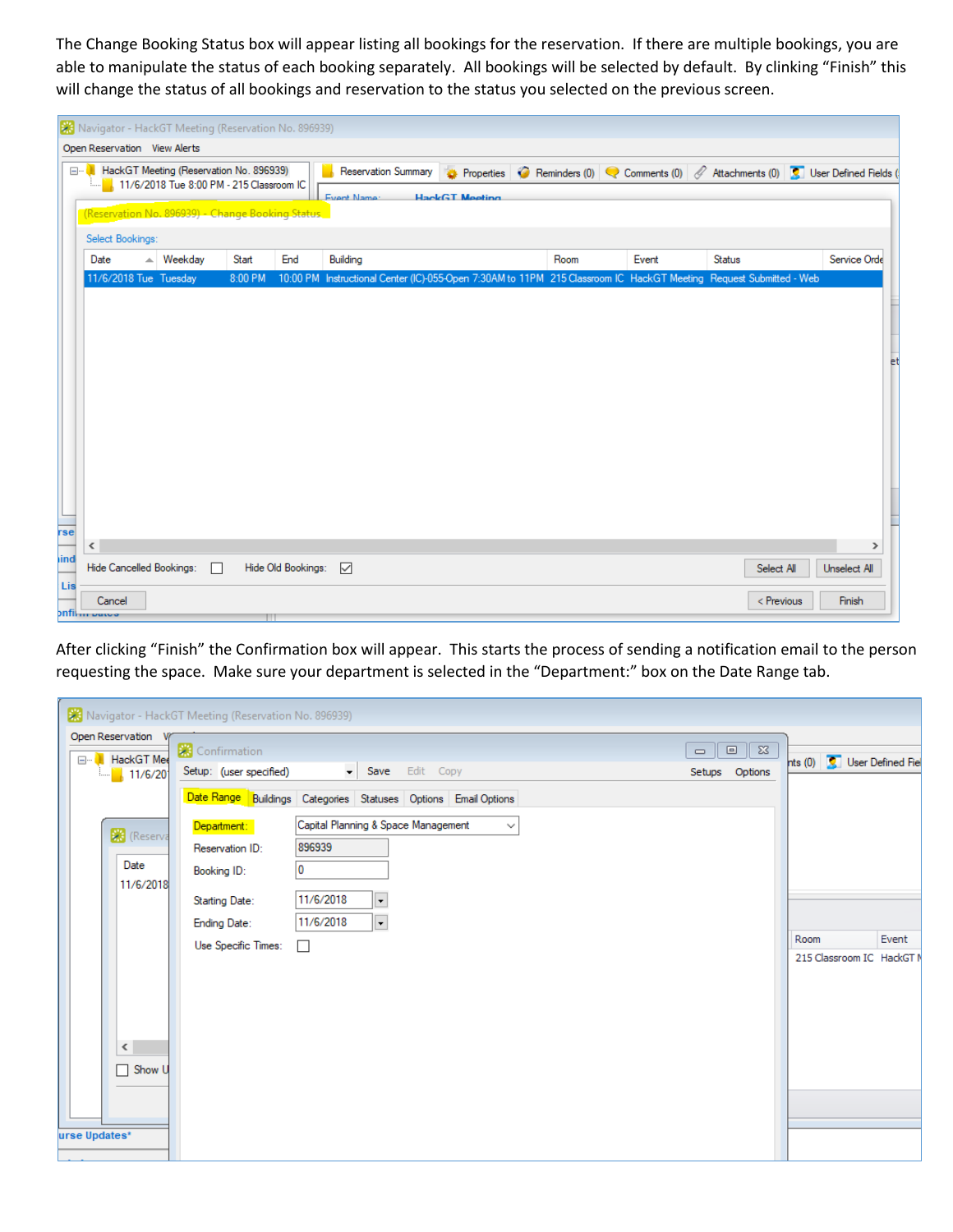The following parameters will need to be set on the first confirmation and will be remembered going forward. Multiple "Setup:" configurations can be created with different parameters if desired.

Confirmation  $\Sigma\!$  $\boxdot$  $\qquad \qquad \Box$ Setup: (user specified) Save  $\!\!\star$ Edit Copy Setups Options Date Range Buildings Categories Statuses Options Email Options Available (174) Description ۸ Selected (1)  $\blacktriangle$  Description  $>>$ Area Central Campus View CPSM event classrooms ъ Area Classrooms East Campus Area ≺ Area North Campus  $<<$ Area outside spaces Area Savannah Campus South Campus Area

On the Buildings tab, move the desired buildings over to the "Selected" column.

On the Categories tab, move the desired Categories over to the "Selected" column. This will give you the option of including Category information on the Confirmation.

| Confirmation            |                                           |                                                                                                                                                                                  | $\Sigma$<br>回<br>$\Box$       |
|-------------------------|-------------------------------------------|----------------------------------------------------------------------------------------------------------------------------------------------------------------------------------|-------------------------------|
| Setup: (user specified) | ÷<br>Save<br>Edit Copy                    |                                                                                                                                                                                  | Options<br><b>Setups</b>      |
| Date Range Buildings    | Categories Statuses Options Email Options |                                                                                                                                                                                  |                               |
| Available (0)           | 스                                         | Selected (119)<br>>><br>811 Training Room Questionaire<br>$\,>$<br>A/V Equipment<br>Academic Scheduling<br>≺<br>Activities<br>$<<$<br><b>AE Equipment</b><br>Alumni AV Equipment | $\overline{a}$ $\overline{b}$ |

On the Statuses tab, move the required Statuses over to the "Selected" column. All status that you want to send Confirmation for need to be in the "Selected" column.

| Confirmation                                                                                                                                                                                                       |                                                                                                                                                                                | $\Sigma$<br>$\Box$<br>$\Box$ |
|--------------------------------------------------------------------------------------------------------------------------------------------------------------------------------------------------------------------|--------------------------------------------------------------------------------------------------------------------------------------------------------------------------------|------------------------------|
| $\overline{\phantom{a}}$<br>Save<br>Setup: (user specified)                                                                                                                                                        | Edit Copy                                                                                                                                                                      | Options<br><b>Setups</b>     |
| Statuses<br>Date Range   Buildings   Categories                                                                                                                                                                    | Options Email Options                                                                                                                                                          |                              |
| Available (7)<br>∸<br>Academic Buffer<br>Anchor Confirmed<br>Custiodial Fee Paid<br>Not Approved/Not Available<br>Outlook - space not available<br>Space Confirmed-Request Table<br>Tentative (approvals Required) | Selected (53)<br>>><br>Academic Bump<br>Academic Cancelled<br>Academic Confirmed<br>⋖<br>Academic Conflict<br><<<br>Academic Crosslist<br>Academic Override<br>Academic Shared | ∧<br>$\Delta \mathcal{L}$    |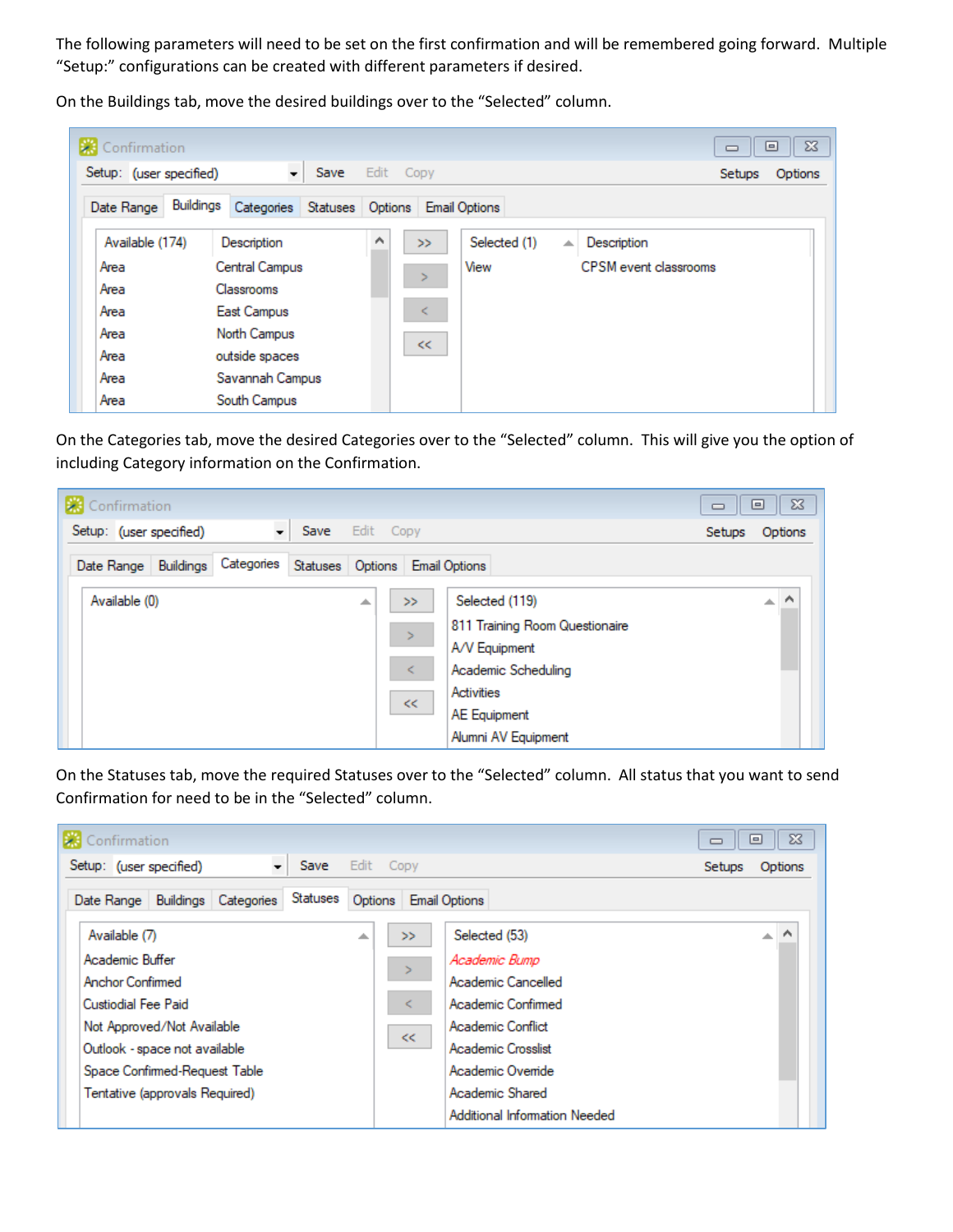On the Options tab, the following parameters are set to be included or excluded from the Confirmation.

## Confirmation Title

Header and Footer Messages with standard verbiage Comments, User Defined Fields, Room Notes, Category Subtotals Display Message as HTML

| Confirmation                                                 |          |                      |                                          |   | $\Box$ | $\  \mathbf{x} \ $<br>o |
|--------------------------------------------------------------|----------|----------------------|------------------------------------------|---|--------|-------------------------|
| Setup: (user specified)<br>$\cdot$                           | Save     | Edit<br>Copy         |                                          |   | Setups | Options                 |
| Date Range   Buildings   Categories                          | Statuses | Options              | <b>Email Options</b>                     |   |        |                         |
| Confirmation Title:                                          |          |                      | Your request has been processed          |   |        |                         |
| Header Message:                                              |          |                      | cpsm greeting with custodial fees Header |   |        |                         |
| Footer Message:                                              |          |                      | CPSM greeting with custodial fees Footer | ✓ |        |                         |
| Paper Size:                                                  | Letter   | $\checkmark$         |                                          |   |        |                         |
| <b>Print Comments:</b>                                       |          |                      |                                          |   |        |                         |
| Print Reminders:                                             |          |                      | Suppress Reserved Time:                  |   |        |                         |
| Print Cancel Reasons:                                        |          | Suppress Location:   |                                          |   |        |                         |
| <b>Print User Defined Fields:</b>                            | ✓        | Suppress Pricing:    |                                          |   |        |                         |
| Print Room Phone:                                            |          | Suppress Logo:       |                                          |   |        |                         |
| Print Room Notes:                                            | ✓        | Suppress Item Notes: |                                          |   |        |                         |
| <b>Print Building Notes:</b>                                 |          |                      | Suppress Item Special Instructions:      |   |        |                         |
| Print Category Subtotals:                                    |          |                      | Suppress Item Selections:                |   |        |                         |
| Print Room Type:                                             |          |                      | Always Display Time Zone:                |   |        |                         |
| <b>Print Item Selection Notes:</b>                           |          |                      | Display Messages As HTML:                | ✓ |        |                         |
|                                                              |          |                      |                                          |   |        |                         |
| Limit Bookings To Those With Details In Selected Categories: |          |                      |                                          |   |        |                         |

On the Email Options tab, the "Email Format:", "Email To:", and "Email CC:" are configured.

| Confirmation                                             |                                                        | $\Sigma$<br>▣<br>$\qquad \qquad \Box$ |
|----------------------------------------------------------|--------------------------------------------------------|---------------------------------------|
| Setup: (user specified)                                  | $\overline{\phantom{a}}$ Save<br>Edit Copy             | Setups<br>Options                     |
| Date Range   Buildings   Categories   Statuses   Options | <b>Email Options</b>                                   |                                       |
| Header Message:                                          | (none)<br>$\checkmark$                                 |                                       |
| Footer Message:                                          | (none)<br>$\checkmark$                                 |                                       |
| Email Format:                                            | Detail<br>$\checkmark$                                 |                                       |
| Attach Detailed Confirmation:                            |                                                        |                                       |
| Add Res. ID to File Name:                                |                                                        |                                       |
| Attach .ics File:                                        |                                                        |                                       |
| Prompt For Res. Attachments:                             |                                                        |                                       |
| Email To:                                                | 2nd Contact (G<br>1st Contact<br>Group<br>↜            | Everyday User                         |
| Email CC:                                                | 2nd Contact (G<br>1st Contact<br>$\checkmark$<br>Group | Everyday User                         |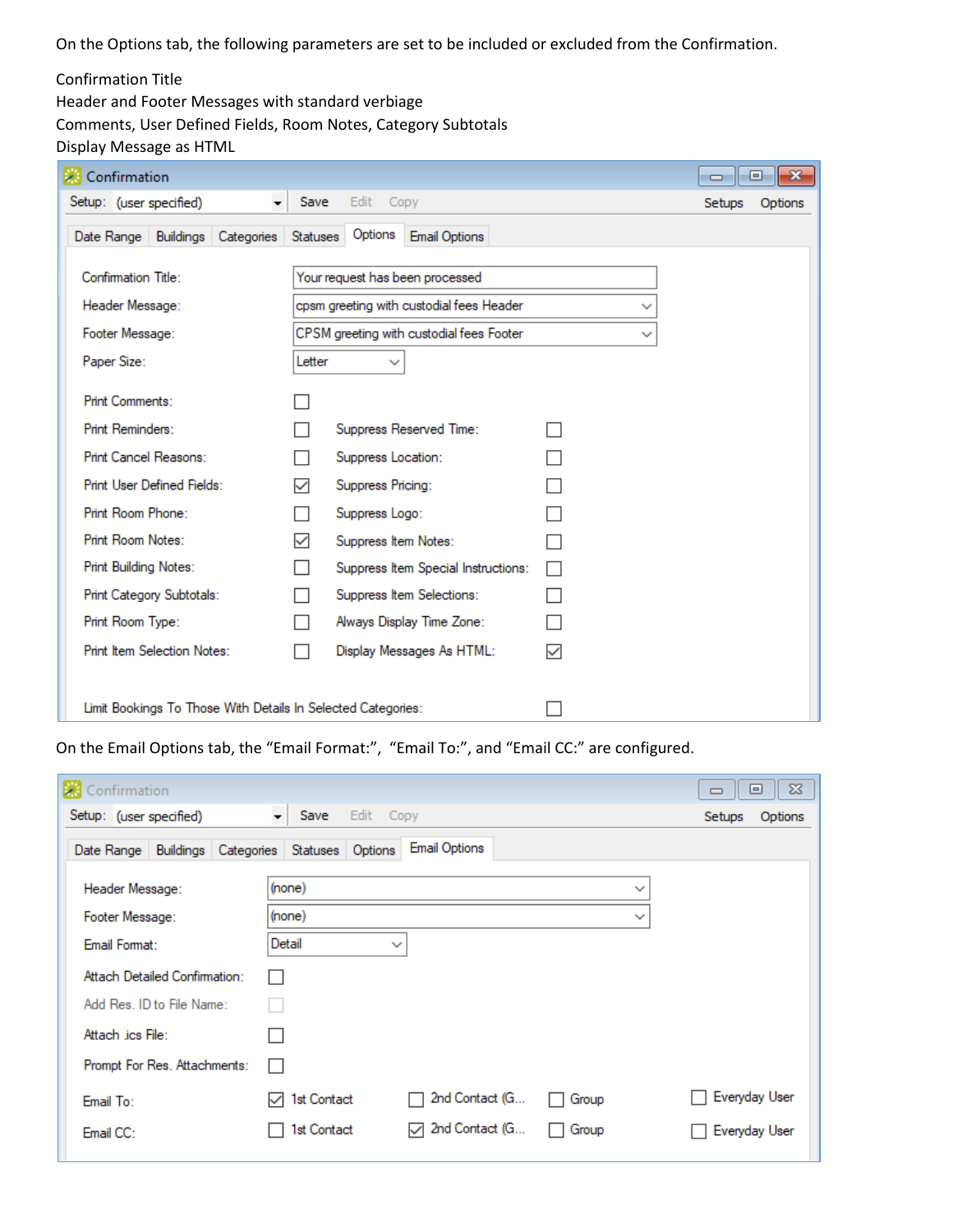Once the desired options are selected on each tab of the Confirmation box, they will be remembered for future confirmations. You may also create multiple settings by using the "Setup" option at the top.

You are now ready to send the Confirmation email to the requester. Click on "Email" at the bottom of the Confirmation box.

| Confirmation                                     |                                                        | $\begin{array}{c c c c c c} \hline \multicolumn{3}{c }{\mathbf{C}} & \multicolumn{3}{c }{\mathbf{S}} & \multicolumn{3}{c }{\mathbf{X}} \\\hline \multicolumn{3}{c }{\mathbf{C}} & \multicolumn{3}{c }{\mathbf{S}} & \multicolumn{3}{c }{\mathbf{S}} & \multicolumn{3}{c }{\mathbf{S}} \\\hline \multicolumn{3}{c }{\mathbf{C}} & \multicolumn{3}{c }{\mathbf{S}} & \multicolumn{3}{c }{\mathbf{S}} & \multicolumn{3}{c }{\mathbf{S}} \\\hline \multicolumn$ |
|--------------------------------------------------|--------------------------------------------------------|-------------------------------------------------------------------------------------------------------------------------------------------------------------------------------------------------------------------------------------------------------------------------------------------------------------------------------------------------------------------------------------------------------------------------------------------------------------|
| Setup: (user specified)                          | $\overline{\phantom{a}}$<br>Save<br>Edit<br>Copy       | Setups<br>Options                                                                                                                                                                                                                                                                                                                                                                                                                                           |
| Date Range Buildings Categories Statuses Options | <b>Email Options</b>                                   |                                                                                                                                                                                                                                                                                                                                                                                                                                                             |
| Header Message:                                  | (none)<br>$\checkmark$                                 |                                                                                                                                                                                                                                                                                                                                                                                                                                                             |
| Footer Message:                                  | (none)<br>✓                                            |                                                                                                                                                                                                                                                                                                                                                                                                                                                             |
| Email Format:                                    | Detail<br>$\checkmark$                                 |                                                                                                                                                                                                                                                                                                                                                                                                                                                             |
| Attach Detailed Confirmation:                    |                                                        |                                                                                                                                                                                                                                                                                                                                                                                                                                                             |
| Add Res. ID to File Name:                        |                                                        |                                                                                                                                                                                                                                                                                                                                                                                                                                                             |
| Attach .ics File:                                |                                                        |                                                                                                                                                                                                                                                                                                                                                                                                                                                             |
| Prompt For Res. Attachments:                     | П                                                      |                                                                                                                                                                                                                                                                                                                                                                                                                                                             |
| Email To:                                        | 2nd Contact (G<br>1st Contact<br>Group<br>$\mathbf{1}$ | Everyday User                                                                                                                                                                                                                                                                                                                                                                                                                                               |
| Email CC:                                        | 7 2nd Contact (G<br>1st Contact<br>Group<br>H          | Everyday User                                                                                                                                                                                                                                                                                                                                                                                                                                               |
|                                                  |                                                        |                                                                                                                                                                                                                                                                                                                                                                                                                                                             |
|                                                  |                                                        |                                                                                                                                                                                                                                                                                                                                                                                                                                                             |
|                                                  |                                                        |                                                                                                                                                                                                                                                                                                                                                                                                                                                             |
|                                                  |                                                        |                                                                                                                                                                                                                                                                                                                                                                                                                                                             |
|                                                  |                                                        |                                                                                                                                                                                                                                                                                                                                                                                                                                                             |
|                                                  |                                                        |                                                                                                                                                                                                                                                                                                                                                                                                                                                             |
|                                                  |                                                        |                                                                                                                                                                                                                                                                                                                                                                                                                                                             |
| Close                                            | Copies To Print:<br>1<br>Print<br>Email                | <b>Print Preview</b>                                                                                                                                                                                                                                                                                                                                                                                                                                        |

This will bring up the Email box displaying the Confirmation Email as it will look based on the parameters selected on all the tabs in the Confirmation box. If you need to make changes to any parameters at this point, click "Cancel" at the bottom of the Email box. You will be returned to the Confirmation box and can make additional change.

You may also make any changes directly in the Email box by typing in additional recipients in the To: Cc: or Bcc: boxes. Additional verbiage or changes to verbiage can be done directly in the Message: box. Note that any change made using this message will not be remembered for future Confirmation emails.

See next page for example of a Confirmation Email.